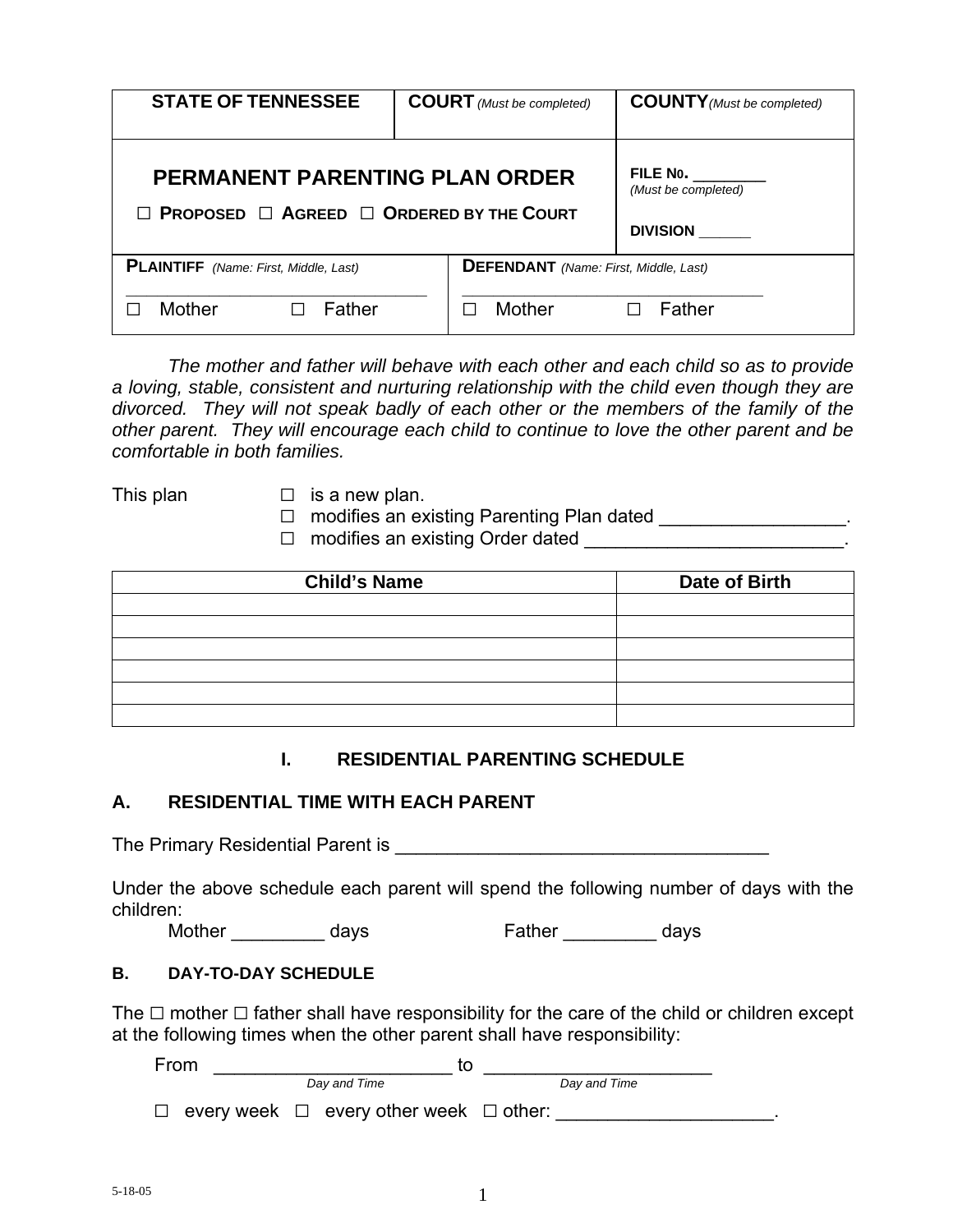The other parent shall also have responsibility for the care of the child or children at the additional parenting times specified below:

| Day and Time<br>Day and Time                            | From | tc |  |
|---------------------------------------------------------|------|----|--|
| $\Box$ every week $\Box$ every other week $\Box$ other: |      |    |  |

This parenting schedule begins  $\square$  **or**  $\square$  date of the Court's Order.  *Day and Time* 

#### **C. HOLIDAY SCHEDULE AND OTHER SCHOOL FREE DAYS**

*Indicate if child or children will be with parent in ODD or EVEN numbered years or EVERY year:* 

|                                  | <b>MOTHER</b> | <b>FATHER</b> |
|----------------------------------|---------------|---------------|
| New Year's Day                   |               |               |
| Martin Luther King Day           |               |               |
| Presidents' Day                  |               |               |
| Easter Day (unless otherwise     |               |               |
| coinciding with Spring Vacation) |               |               |
| Passover Day (unless otherwise   |               |               |
| coinciding with Spring Vacation) |               |               |
| Mother's Day                     |               |               |
| Memorial Day (if no school)      |               |               |
| Father's Day                     |               |               |
| July 4 <sup>th</sup>             |               |               |
| Labor Day                        |               |               |
| Halloween                        |               |               |
| Thanksgiving Day & Friday        |               |               |
| <b>Children's Birthdays</b>      |               |               |
| <b>Other School-Free Days</b>    |               |               |
| Mother's Birthday                |               |               |
| Father's Birthday                |               |               |
| Other:                           |               |               |

A holiday shall begin at 6:00 p.m. on the night preceding the holiday and end at 6:00 p.m. the night of the holiday, unless otherwise noted here

#### **D. FALL VACATION (***If applicable***)**

The day to day schedule shall apply except as follows:

 $\blacksquare$  beginning  $\blacksquare$ 

## **E. WINTER (CHRISTMAS) VACATION**

The  $\Box$  mother  $\Box$  father shall have the child or children for the first period from the day and time school is dismissed until December  $\qquad \qquad$  at  $\qquad a.m./p.m. \Box$  in odd-numbered years  $\Box$  in even-numbered years  $\Box$  every year. The other parent will have the child or children for the second period from the day and time indicated above until 6:00 p.m. on the evening before school resumes. The parties shall alternate the first and second periods each year.

Other agreement of the parents: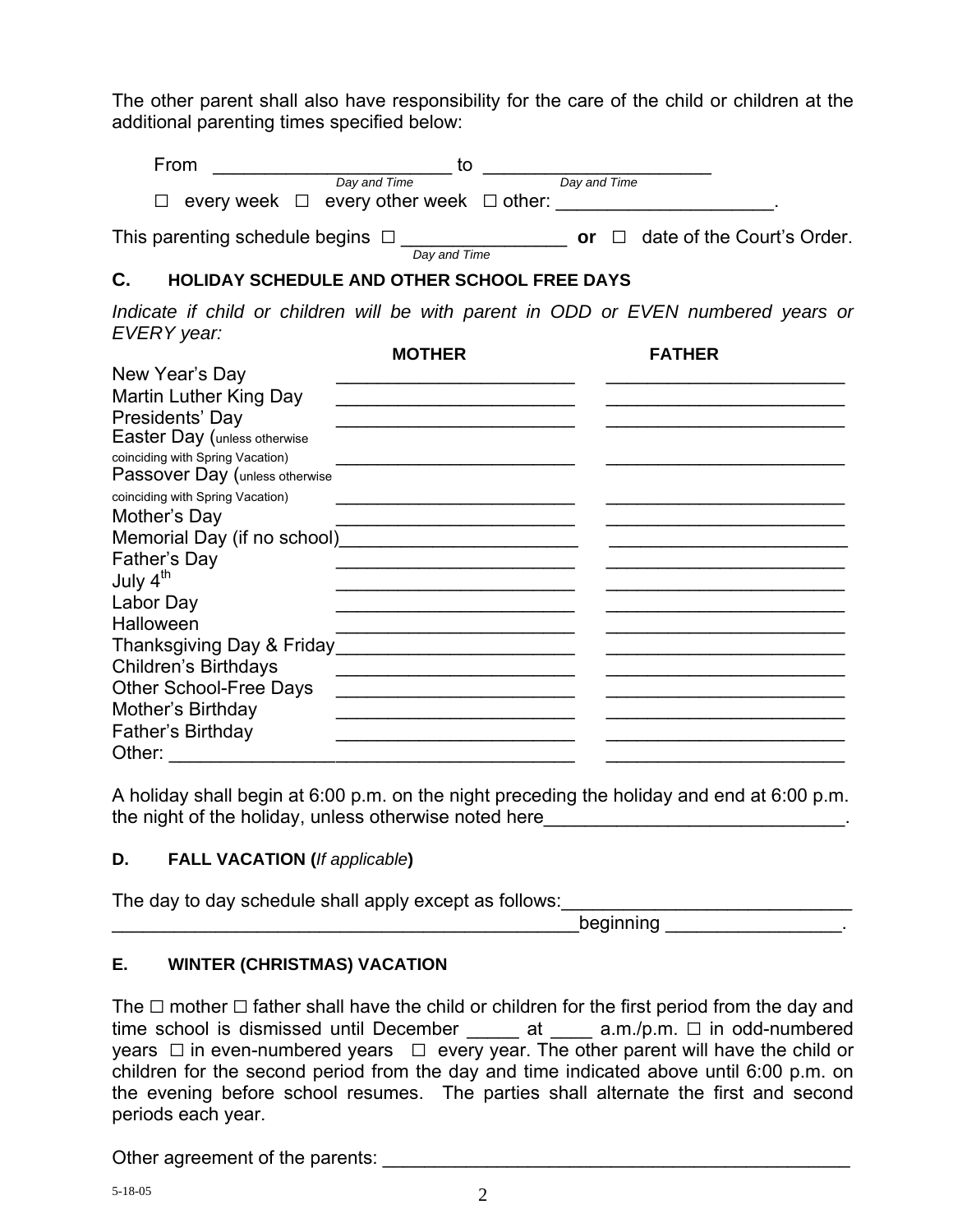#### **F. SPRING VACATION (***If applicable***)**

The day-to-day schedule shall apply except as follows: \_\_\_\_\_\_\_\_\_\_\_\_\_\_\_\_\_\_\_\_\_\_\_\_\_\_\_\_\_\_\_\_\_\_\_\_\_\_\_\_\_\_\_\_\_\_\_\_\_\_\_\_\_\_\_\_\_\_\_\_\_\_\_\_\_\_\_\_\_\_\_

beginning the control of the second second second second second second second second second second second second second second second second second second second second second second second second second second second seco

#### **G. SUMMER VACATION**

The day-to-day schedule shall apply except as follows:

\_\_\_\_\_\_\_\_\_\_\_\_\_\_\_\_\_\_\_\_\_\_\_\_\_\_\_\_\_\_\_\_\_\_\_\_\_\_\_\_\_\_ beginning \_\_\_\_\_\_\_\_\_\_\_\_\_\_\_\_\_\_\_\_.

Is written notice required?  $\Box$  Yes  $\Box$  No. If so, \_\_\_\_\_\_\_\_ number of days.

#### **H. TRANSPORTATION ARRANGEMENTS**

The place of meeting for the exchange of the child or children shall be: *\_\_\_\_\_\_\_\_\_\_* 

Payment of long distance transportation costs *(if applicable):*  $\Box$  mother  $\Box$  father  $\Box$  both equally.

*\_\_\_\_\_\_\_\_\_\_\_\_\_\_\_\_\_\_\_\_\_\_\_\_\_\_\_\_\_\_\_\_\_\_\_\_\_\_\_\_\_\_\_\_\_\_\_\_\_\_\_\_\_\_\_\_\_\_\_\_\_\_\_\_\_\_\_\_\_\_.*

Other arrangements:

If a parent does not possess a valid driver's license, he or she must make reasonable transportation arrangements to protect the child or children while in the care of that parent.

#### **I. SUPERVISION OF PARENTING TIME** *(If applicable)*

#### G **Check if applicable**

Supervised parenting time shall apply during the day-to-day schedule as follows:

 $\square$  Place:

 $\Box$  Person or organization supervising:

 $\Box$  Responsibility for cost, if any:  $\Box$  mother  $\Box$  father  $\Box$  both equally.

## **J. OTHER**

The following special provisions apply :

#### **II. DECISION-MAKING**

\_\_\_\_\_\_\_\_\_\_\_\_\_\_\_\_\_\_\_\_\_\_\_\_\_\_\_\_\_\_\_\_\_\_\_\_\_\_\_\_\_\_\_\_\_\_\_\_\_\_\_\_\_\_\_\_\_\_\_\_\_\_\_\_\_\_\_\_\_\_\_ \_\_\_\_\_\_\_\_\_\_\_\_\_\_\_\_\_\_\_\_\_\_\_\_\_\_\_\_\_\_\_\_\_\_\_\_\_\_\_\_\_\_\_\_\_\_\_\_\_\_\_\_\_\_\_\_\_\_\_\_\_\_\_\_\_\_\_\_\_\_\_ \_\_\_\_\_\_\_\_\_\_\_\_\_\_\_\_\_\_\_\_\_\_\_\_\_\_\_\_\_\_\_\_\_\_\_\_\_\_\_\_\_\_\_\_\_\_\_\_\_\_\_\_\_\_\_\_\_\_\_\_\_\_\_\_\_\_\_\_\_\_.

#### **A. DAY-TO-DAY DECISIONS**

Each parent shall make decisions regarding the day-to-day care of a child while the child is residing with that parent, including any emergency decisions affecting the health or safety of a child.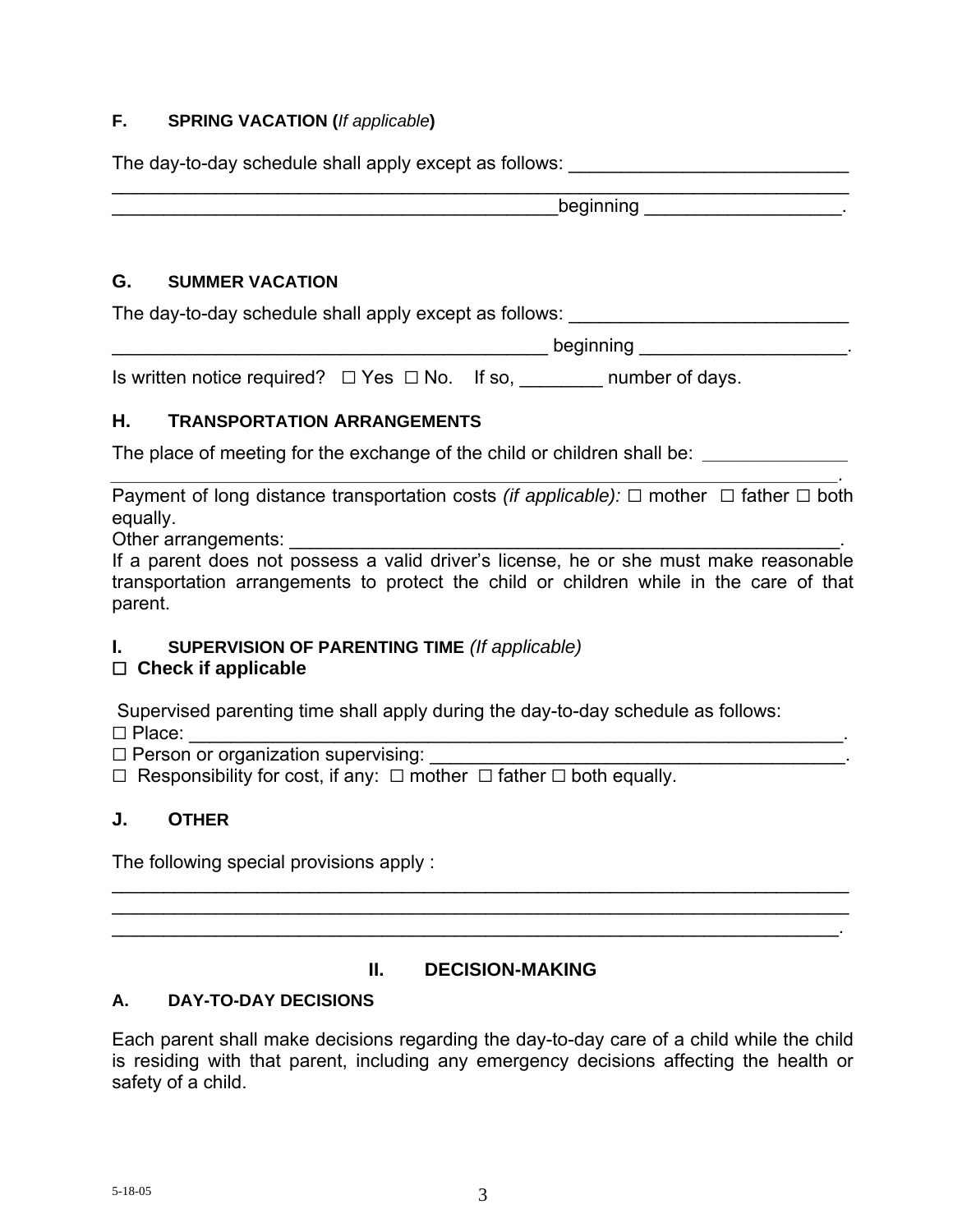#### **B. MAJOR DECISIONS**

Major decisions regarding each child shall be made as follows:

| <b>Educational decisions</b>      | $\Box$ mother | $\Box$ father | $\square$ joint |
|-----------------------------------|---------------|---------------|-----------------|
| Non-emergency health care         | $\Box$ mother | $\Box$ father | $\Box$ joint    |
| Religious upbringing              | $\Box$ mother | $\Box$ father | $\Box$ joint    |
| <b>Extracurricular activities</b> | $\Box$ mother | $\Box$ father | $\Box$ joint    |
|                                   | $\Box$ mother | $\Box$ father | $\Box$ joint    |

## **III. FINANCIAL SUPPORT**

#### **A. CHILD SUPPORT**

Father's gross monthly income is \$ Mother's gross monthly income is  $$$ 

1. The final child support order is as follows:

|                       |  | a. The $\Box$ mother $\Box$ father shall pay to the other parent as regular child |
|-----------------------|--|-----------------------------------------------------------------------------------|
|                       |  |                                                                                   |
|                       |  | $\Box$ every two weeks. The Child Support Worksheet shall be attached to this     |
| Order as an Exhibit.* |  |                                                                                   |

If this is a deviation from the Child Support Guidelines, explain why:  $\mathcal{L}_\text{max} = \mathcal{L}_\text{max} = \mathcal{L}_\text{max} = \mathcal{L}_\text{max} = \mathcal{L}_\text{max} = \mathcal{L}_\text{max} = \mathcal{L}_\text{max} = \mathcal{L}_\text{max} = \mathcal{L}_\text{max} = \mathcal{L}_\text{max} = \mathcal{L}_\text{max} = \mathcal{L}_\text{max} = \mathcal{L}_\text{max} = \mathcal{L}_\text{max} = \mathcal{L}_\text{max} = \mathcal{L}_\text{max} = \mathcal{L}_\text{max} = \mathcal{L}_\text{max} = \mathcal{$ 

- 2. Retroactive Support: A judgment is hereby awarded to  $\Box$  mother  $\Box$  father against the child support payor representing retroactive support required under Section 1240-2-4.06 of the D.H.S. Income Shares Child Support Guidelines dating from \_\_\_\_\_\_\_\_\_\_\_\_\_\_\_\_ which shall be paid (including pre/post judgment interest) at the rate of \$ per  $\Box$  week  $\Box$  month  $\Box$  twice per month  $\Box$  every two weeks until the judgment is paid in full.
- 3. Payments shall begin on the day of the case of the case of the set of the set of the set of the set of the s

This support shall be paid:

- $\Box$  directly to the other parent.
- $\Box$  to the Central Child Support Receipting Unit, P. O. Box 305200, Nashville, Tennessee 37229, and sent to the other parent at:

 A Wage Assignment Order is attached to this Parenting Plan. G by direct deposit to the other parent at \_\_\_\_\_\_\_\_\_\_\_\_\_\_\_\_\_\_\_\_\_\_\_\_\_\_\_\_ Bank for deposit in account no. \_\_\_\_\_\_\_\_\_\_\_\_\_\_\_\_\_\_\_\_\_\_\_\_\_\_\_\_.

 $\Box$  other:

The parents acknowledge that court approval must be obtained before child support can be reduced or modified.

\*Child Support Worksheet can be found on DHS website at <http://www.state.tn.us/humanserv/is/incomeshares.htm> or at your local child support offices.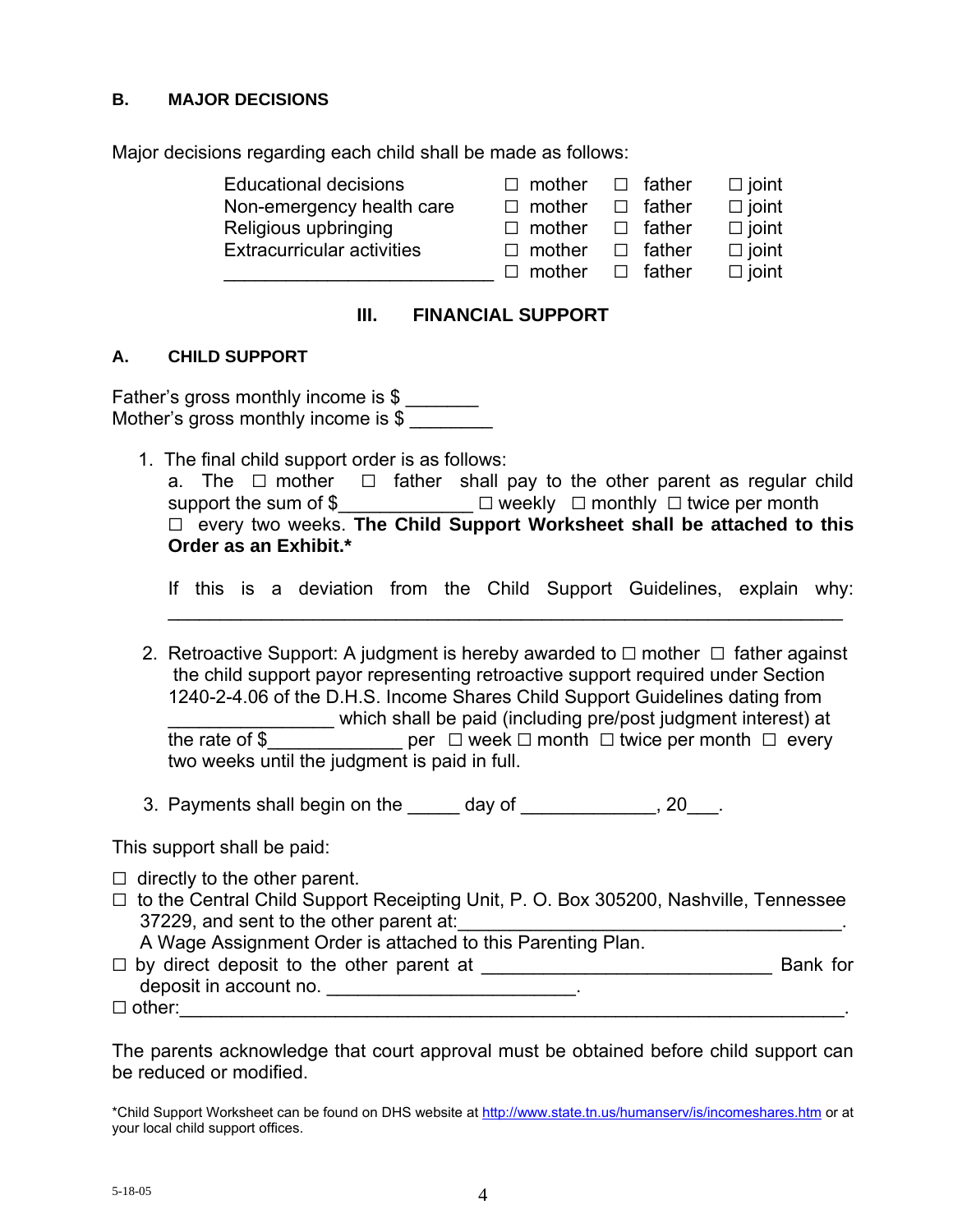## **B. FEDERAL INCOME TAX EXEMPTION[\\*](#page-4-0)**

The  $\Box$  mother  $\Box$  father is the parent receiving child support.

The Mother shall claim the following children: \_\_\_\_\_\_\_\_\_\_\_\_\_\_\_\_\_\_\_\_\_\_\_\_\_\_\_\_\_\_\_\_\_

The Father shall claim the following children:

The  $\Box$  mother  $\Box$  father may claim the exemptions for the child or children so long as child support payments are current by the claiming parent on January 15 of the year when the return is due. The exemptions may be claimed in:  $\Box$  alternate years starting  $\Box$  each year  $\Box$  other: \_\_\_\_\_\_\_\_\_\_\_\_

The  $\Box$  mother  $\Box$  father will furnish IRS Form 8332 to the parent entitled to the exemption by February 15<sup>th</sup> of the year the tax return is due.

# **C. PROOF OF INCOME AND WORK-RELATED CHILD CARE EXPENSES**

Each parent shall send proof of income to the other parent for the prior calendar year as follows:

- IRS Forms W-2 and 1099 shall be sent to the other parent on or before February 15.
- A copy of his or her federal income tax return shall be sent to the other parent on or before April 15 or any later date when it is due because of an extension of time for filing.
- The completed form required by the Department of Human Services shall be sent to the Department on or before the date the federal income tax return is due by the parent paying child support. *This requirement applies only if a parent is receiving benefits from the Department for a child.*

The parent paying work-related child care expenses shall send proof of expenses to the other parent for the prior calendar year and an estimate for the next calendar year, on or before February 15.

## **D. HEALTH AND DENTAL INSURANCE**

Reasonable health insurance on the child or children will be:

- $\Box$  maintained by the mother
- □ maintained by the father
- □ maintained by both

 $\overline{a}$ 

Proof of continuing coverage shall be furnished to the other parent annually or as coverage changes. The parent maintaining coverage shall authorize the other parent to consult with the insurance carrier regarding the coverage in effect.

Uncovered reasonable and necessary medical expenses, which may include but is not limited to, deductibles or co-payments, eyeglasses, contact lens, routine annual physicals, and counseling will be paid by Gmother Gfather Gpro rata in accordance with their incomes. After insurance has paid its portion, the parent receiving the bill will send it to the other parent within ten days. The other parent will pay his or her share within 30 days of receipt of the bill.

<span id="page-4-0"></span> $5-18-05$  5 \* NOTE: The child support schedule assumptions in the guidelines (140-2-4-.03 (6)(b) ) assume that the parent receiving the child support will get the tax exemptions for the child.<br> $5-18-05$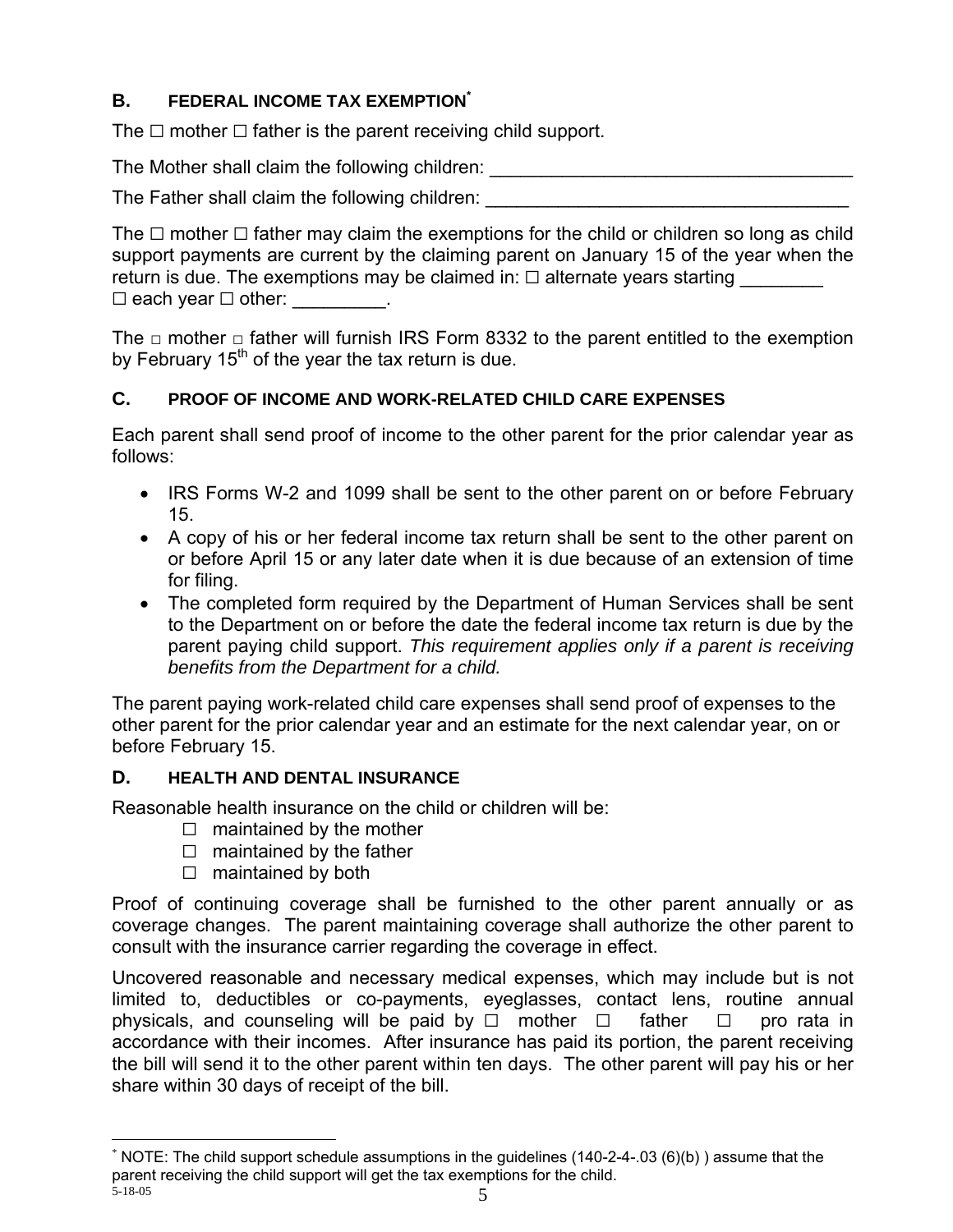If available through work, the  $\Box$  mother  $\Box$  father shall maintain dental, orthodontic, and optical insurance on the minor child or children.

## **E. LIFE INSURANCE** *(Required for parent paying child support)*

The  $\Box$  mother  $\Box$  father  $\Box$  both shall insure his/her own life in the minimum amount of \$ by whole life or term insurance. Until the child support obligation has been completed, each policy shall name the following as sole irrevocable primary beneficiary:  $\Box$  the other parent  $\Box$  the other parent, as trustee for the benefit of the children, to serve without bond or accounting,  $\Box$  other :\_\_\_\_\_\_\_\_\_\_\_\_\_\_\_\_\_\_\_\_\_\_\_\_\_\_\_\_\_\_\_\_\_\_.

**IV. PRIMARY RESIDENTIAL PARENT (CUSTODIAN) FOR OTHER LEGAL PURPOSES** 

The child or children are scheduled to reside the majority of the time with the  $\Box$  mother  $\Box$ father. This parent is designated as the primary residential parent also known as the custodian, **SOLELY** for purposes of any other applicable state and federal laws. If the parents are listed in Section II as joint decision-makers, then, for purposes of obtaining health or other insurance, they shall be considered to be joint custodians. THIS DESIGNATION DOES NOT AFFECT EITHER PARENT'S RIGHTS OR RESPONSIBILITIES UNDER THIS PARENTING PLAN.

# **V. DISAGREEMENTS OR MODIFICATION OF PLAN**

Should the parents disagree about this Parenting Plan or wish to modify it, they must make a good faith effort to resolve the issue by the process selected below before returning to Court. *Except for financial support issues including child support, health and dental insurance, uncovered medical and dental expenses, and life insurance*, disputes must be submitted to:

- $\Box$  Mediation by a neutral party chosen by the parents or the Court.
- $\Box$  Arbitration by a neutral party selected by parents or the Court.
- □ The Court DUE TO ORDER OF PROTECTION OR RESTRICTIONS.

The costs of this process may be determined by the alternative dispute process or may be assessed by the Court based upon the incomes of the parents. It must be commenced by notifying the other parent and the Court by  $\Box$  written request  $\Box$  certified mail  $\Box$  other:

In the dispute resolution process:

- A. Preference shall be given to carrying out this Parenting Plan.
- B. The parents shall use the process to resolve disputes relating to implementation of the Plan.
- C. A written record shall be prepared of any agreement reached, and it shall be provided to each parent.
- D. If the Court finds that a parent willfully failed to appear without good reason, the Court, upon motion, may award attorney fees and financial sanctions to the prevailing parent.

# **VI. RIGHTS OF PARENTS**

Under T.C.A. § 36-6-101 of Tennessee law, both parents are entitled to the following rights:

(1) The right to unimpeded telephone conversations with the child at least twice a week at reasonable times and for reasonable durations;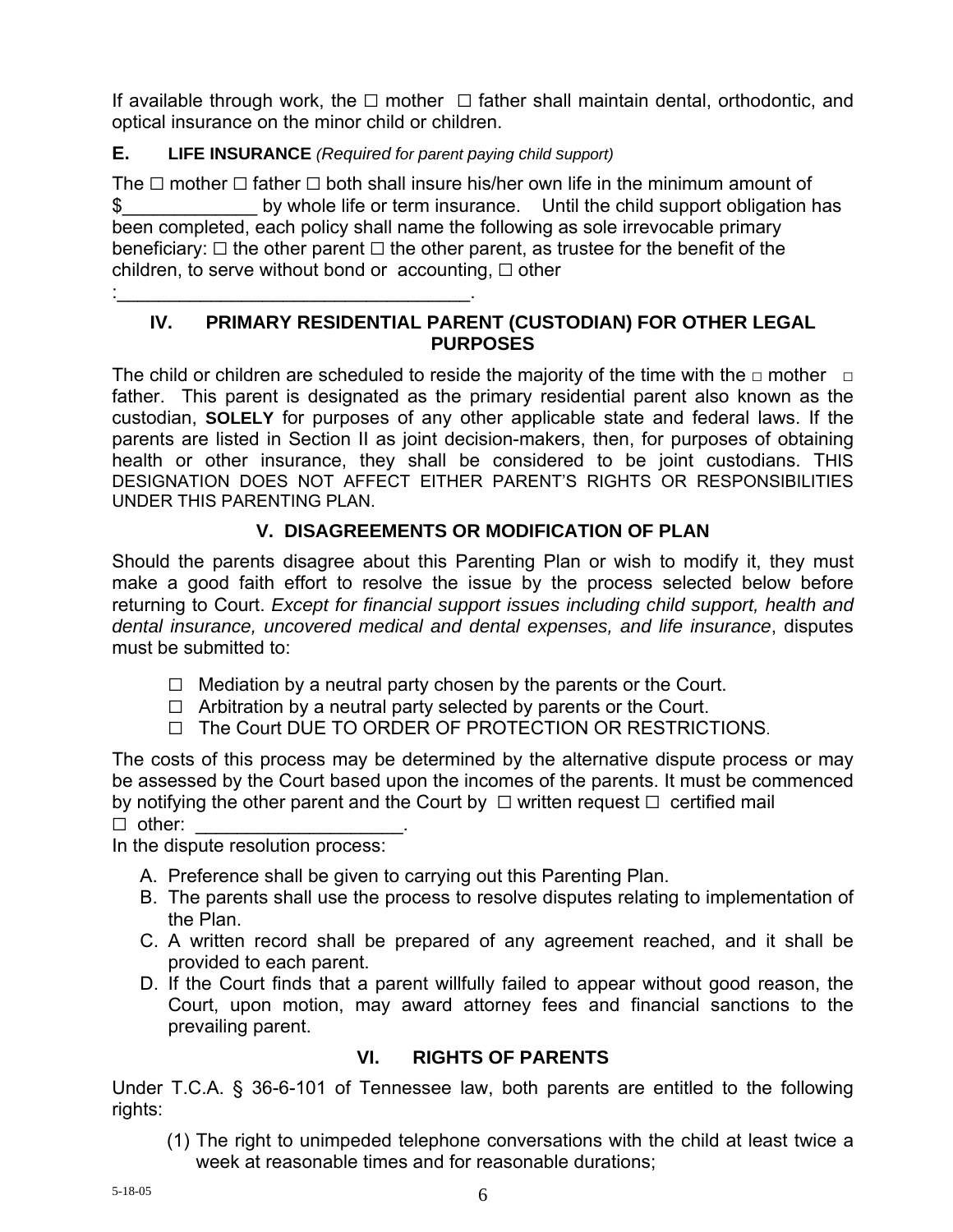- (2) The right to send mail to the child which the other parent shall not open or censor;
- (3) The right to receive notice and relevant information as soon as practicable but within twenty-four (24) hours of any event of hospitalization, major illness or death of the child;
- (4) The right to receive directly from the child's school any school records customarily made available to parents. (The school may require a written request which includes a current mailing address and upon payment of reasonable costs of duplicating.) These include copies of the child's report cards, attendance records, names of teachers, class schedules, and standardized test scores;
- (5) The right to receive copies of the child's medical health or other treatment records directly from the physician or health care provider who provided treatment or health care. (The keeper of the records may require a written request which contains a current mailing address and the payment of reasonable costs of duplication.) No person who receives the mailing address of a parent as a result of this requirement shall provide such address to the other parent or a third person;
- (6) The right to be free of unwarranted derogatory remarks made about the parent or his or her family by the other parent to the child or in the presence of the child;
- (7) The right to be given at least forty-eight (48) hours notice, whenever possible, of all extra-curricular activities, and the opportunity to participate or observe them. These include the following: school activities, athletic activities, church activities and other activities where parental participation or observation would be appropriate;
- (8) The right to receive from the other parent, in the event the other parent leaves the state with the minor child or children for more than two (2) days, an itinerary including telephone numbers for use in the event of an emergency;
- (9) The right to access and participation in education on the same basis that is provided to all parents. This includes the right of access to the child for lunch and other activities. However participation or access must be reasonable and not interfere with day-to-day operations or with the child's educational performance.

## **VII. NOTICE REGARDING PARENTAL RELOCATION**

The Tennessee statute (T.C.A. § 36-6-108) which governs the notice to be given in connection with the relocation of a parent reads in pertinent part as follows:

If a parent who is spending intervals of time with a child desires to relocate outside the state or more than one hundred (100) miles from the other parent within the state, the relocating parent shall send a notice to the other parent at the other parent's last known address by registered or certified mail. Unless excused by the court for exigent circumstances, the notice shall be mailed not later than sixty (60) days prior to the move. The notice shall contain the following:

- (1) Statement of intent to move;
- (2) Location of proposed new residence;
- (3) Reasons for proposed relocation; and
- (4) Statement that the other parent may file a petition in opposition to the move within thirty (30) days of receipt of the notice.

#### **VIII. PARENT EDUCATION CLASS**